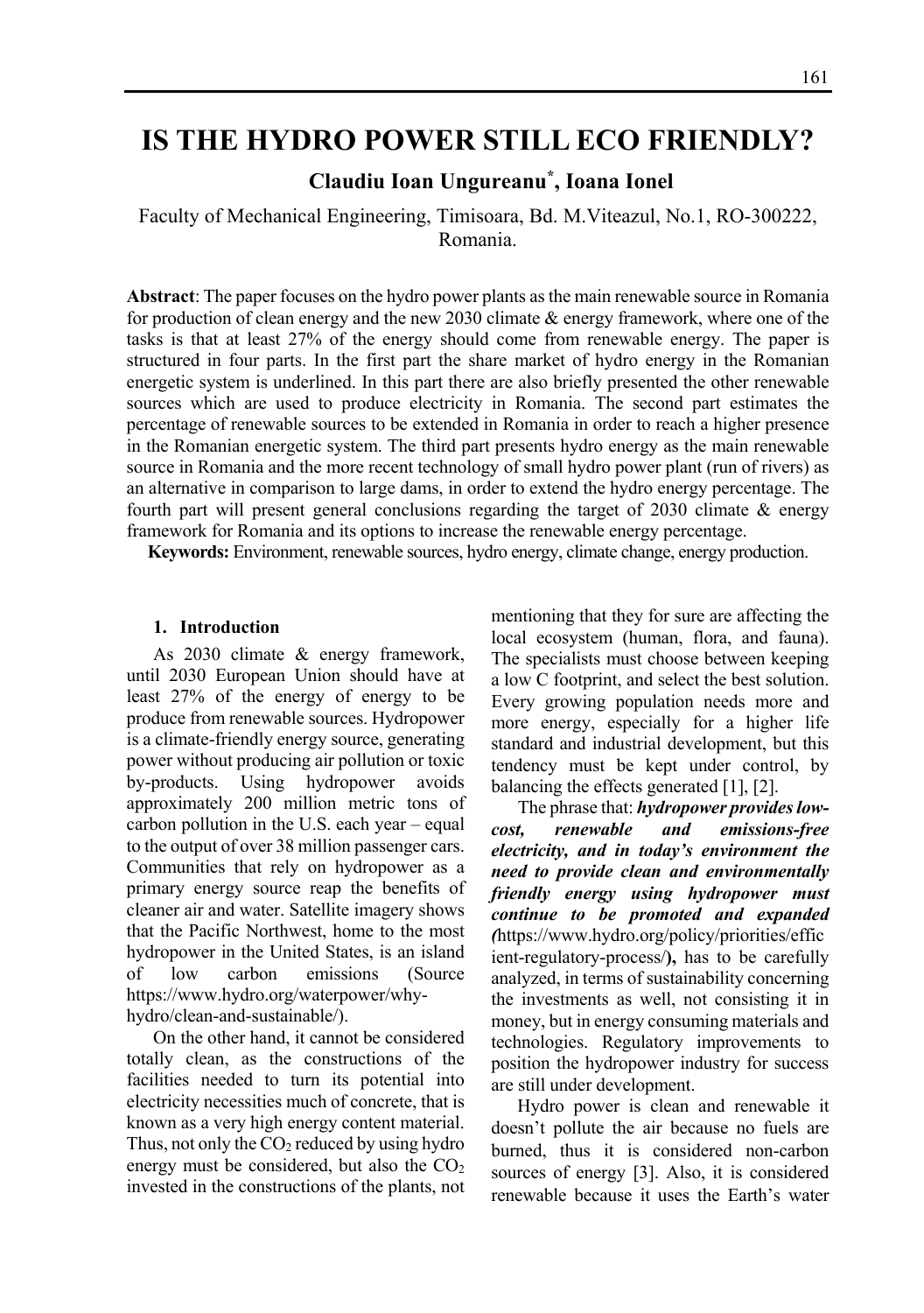cycle to generate electricity. But in general, hydropower from large plants is not even considered a renewable energy in many states. Resuming, it is obvious that hydro power projects in terms of environmental impact are a good renewable option, when respecting the goal of renewable development to minimize the ecological footprint (reproduced according to Elizabeth Daigneau, September 2013, *Is Hydropower a Renewable Energy or Not?)*. In case of dams assuring the water capacity constructed on rivers, one must carefully analyze the impact upon kilometers of river could be impacted by the next decades of hydropower dam construction. Integrating science into decision-making is critical [4].

The sustainability is analyzed by several items, and a very important guide is known. The Hydropower Sustainability Guidelines (developed by Helen Locher as lead author and others, https://www.hydropower.org /sites/default/files/publicationsdocs/iha\_hydro power sustainability guidelines.pdf) define how good international industry practice should be assessed, and build on the global knowledge and experience gathered through the multi-stakeholder process.

One main opportunity offered by hydropower is also that it can assure also a sort of accumulation capacity in the dams, aspect that is very important for the present need of electricity/energy accumulators.

### **2. Situation in Romania**

By the end of 2016, 13.52 % from the energy was produced from classic renewable sources and 28.86 % from hydro, also considered as an alternative and renewable source for energy production, achieving a total of 42.38% as renewable energy. In fact, by 2005 Romania had 17.8 % of energy consumed produced from renewable sources, and hydro counts as a renewable (according Annex 1 – national global objectives for the percentage of the energy produced from renewable sources in the final brut consumption of energy from 2020). Fig 11 presents, in %, the components of the sources

used in Romania, by 2017, according ANRE (National Regulatory Authority for Energy).

Figure 2 presents the results of the statistics run for Romania, concerning the used energy sources, expressed in Thousands of tons of oil equivalent (one tonne of oil equivalent equals 41,868.00 MJ). It is obvious that the participation of the hydraulic energy to the total sources (by 2017) is very important.



**Figure 1**. Energy production in 2016 of ANRE- National Regulatory Authority for Energy, (Source: Producers' report no. 61/2016-ANRE arrangement)

In general, the power plants using the hydro energy are weather dependent, very affected by the climate changes as well. Episodes with dry weather or rainy ones are responsible for the normal production. Even they exist they cannot offer all year long the necessary continuous production.



**Figure 2.** Statistics for the energy sources used by 2017 in Romania (Source: http://statistici.insse.ro:8077/tempoonline/#/pages/tables/insse-table) .

Fig. 2 indicates, even the present use is reduced, that a promising energy resource is the biomass and other fuels, mainly second generations bio based fuels [7].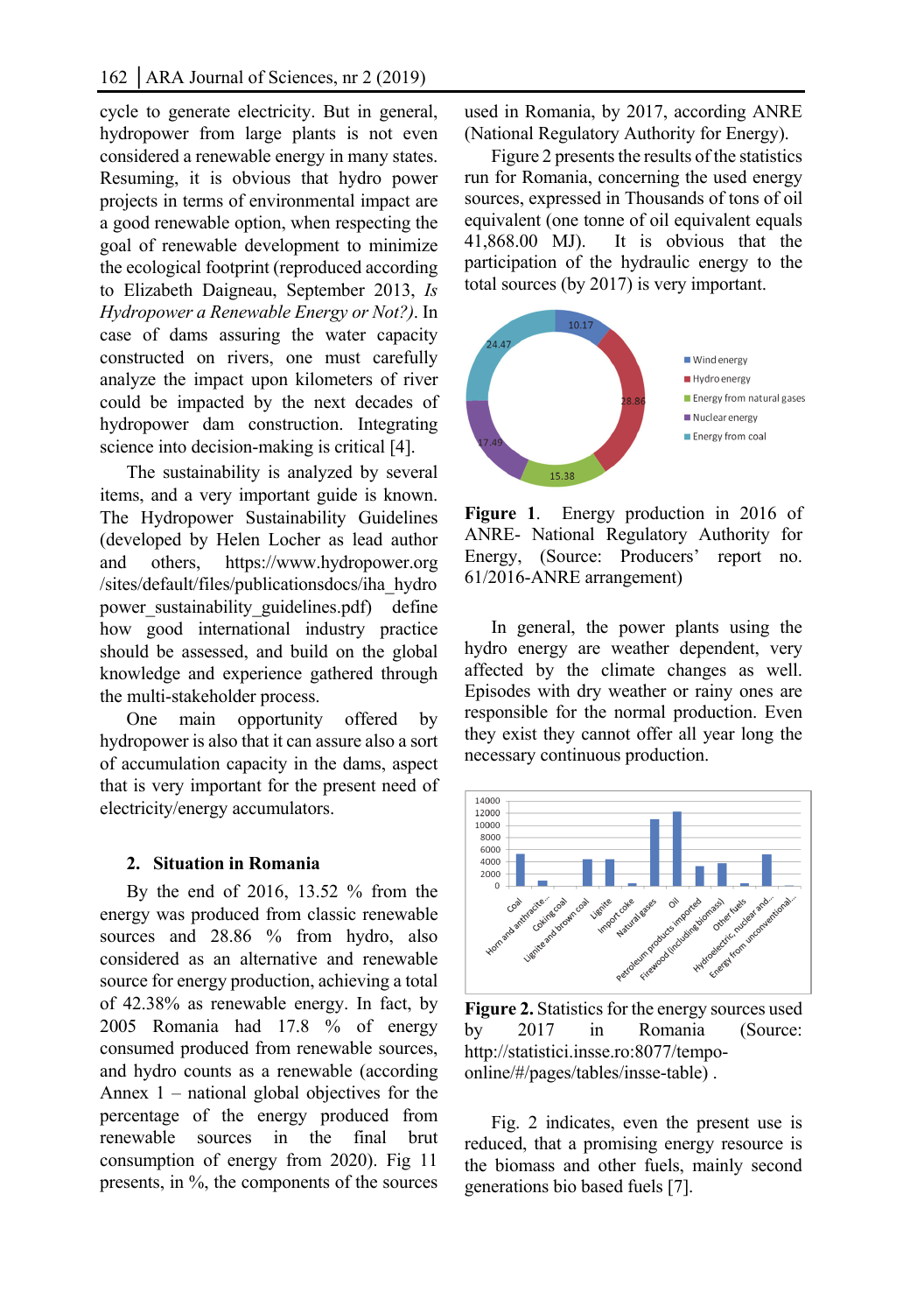#### 3. **Forecast for Romania**

For the period 2018 – 2020, the Romanian national transport operator Transelectrica estimates a decrease of the capacity from renewable (including hydro) and an increase of the capacity from Fossils Fuels (Figure 3).



**Figure 3.** Evolution of the net capacity of generating eenrgy in Romania, prognosis for 2018-2020 (Source: http://www.transelectri ca.ro/documents/10179/45094/7productie14.x ls/fc7997ed-94bd-480b-a9e6-78cb3f5e0c8a)

Figure 3 present the evolution of the Network Generating Capacity in Romania using the available power in SEN (National Energetic System). Thus, it can be seen that the percent of renewable sources is considerable.

Taking into consideration the available resources in Romania, new power plants for producing electricity and to count to the electrical network of distribution could be develop only in segments where there is a real potential for the next future: nuclear, hydro, wind, solar.

The development of new power plants should meet also the expectation of civil society who raise issues like environment protection, habitats protection, Nature2000 network, human health and risks, etc. From this point of view hydro and nuclear are most exposed and should meet high demands for new units' proposals [5].

## **4. Is hydro energy still an option for Romania?**

Although as renewable source, hydro power faces a strong opposition from the civil society due to the impact which might have on the environment. Especially the smaller plants, in the mountain regions are supposed to a refuse from the population to allow their constructions.

Hydro power from small plants can offer a suitable option for Romania for creating a reserve of energy source that is renewable. If hydro power cloud be considered further an eco friendly energy, it means that Romania has reached 42.38 % renewable energy from its total production, much more than the 27 % to be reached in 2030.



**Figure 4**. Dam plants versus Small hydro power plant (considered as "Run of river" type)

If the resulted constructions do not meet the ecological minimal footprint and thus the hydro plants cannot be considered as an eco friendly energy process, Romania has to add until 2030 13.48 % energy from the other available renewable resources in Romania: wind, solar, or even nuclear (considered safety concerning the nuclear fuels, and as no other pollutants are exhausted) [1], [5], [6].

After all, hydro energy is a clean and renewable energy, producing zero emissions and could have from a minimal impact on the environment depending on the accepted technical solution. It is important that one takes into consideration the construction of the plant that is meant not to destroy the ecosystem. Thus, smaller plants are easier to develop, when the project is correct designed and applied, taking into account the minimization of the environmental impacts. Once the plant exists, it must not harm the fauna, flora, all the aspects and especially the life style of the people in the vicinity. The architectural view, the landscape and affection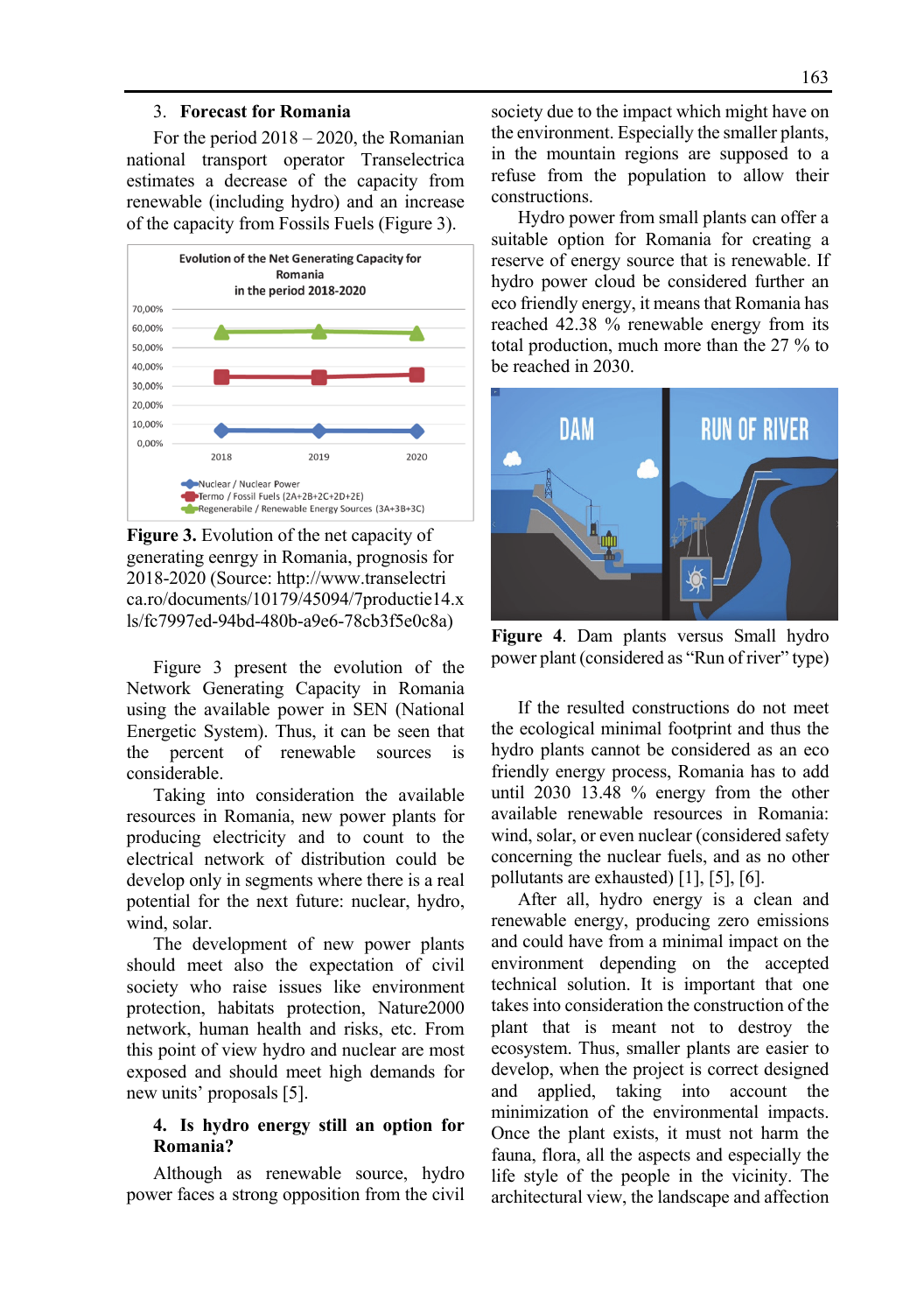(non-affecting) of tourism are also of major importance. The plants once developed, assure working places, develop the region, but can turn into touristic attractions as well.

## **5. Conclusions**

Romania benefits according to the national geographical outfit of a huge potential of hydro power sources and decisions on future dam project establishing are being made now. But it is very reasonable that one must integrate science and a hydropower power plant by a concept approach into these processes. Hydropower plays a vital role in Romania, as well in other countries, in reducing the world's dependence on fossil fuels. As a renewable energy, it is essential that hydropower is developed sustainably. The science up to now demonstrated that building new hydro projects through a sustainable approach can provide substantial energy production, while minimizing impacts on nature and human life. The hydropower paradox consists of answering the question: is the hydro energy as clean as it seems? And it is obvious that progress in the next future is needed, as much as the source is needed.

The authors conclude that one has to research in all energy sectors in a combined way to bring more. Renewables into the power system. Only innovation can turn power systems into a more flexible one, especially when the accumulation of energy is industrial attested. The novelty must cover sources and technologies for their application into reality.

#### **Acknowledgment**

The first author thanks the Politehnic University of Timişoara, in particular its Doctoral School and the Research Center for Thermal Machines, Transport and Pollution Control, in which he works as a doctoral student.

## **References**

[1] Ackermann, Th., (Editor Royal Institute of Technology Stockholm, Sweden), (2005) *Wind Power in Power Systems*, John Wiley & Sons, Ltd.

[2] Eric, D. C., Morgan, Ch., Ziatyk, W. L., (2003) A Study of Hydroelectric Power: From a Global Perspective to a Local Application, Energy and Society College of Earth and Mineral Sciences The Pennsylvania State University, USA.

[3] \*\*\*, US Department of the interior bureau of reclamation power resources offices, (2005) Hydroelectric Power.

[4] http://www.transelectrica.ro/web/tel/prod uctie, punctul 14, date culese la 17 Mai 2018. [5] Tureac, C., Pripoaie, R., Turtureanu, A.G., "Energia solara, o sursa inepuizabila pentru vaste domenii de activitate"(2011), Universitatea Danubius Galati, Facultatea de Stiinte Economice, Ecoterra.

[6] Sorin Nanu, Toma Leonida Dragomir, Some Aspects On a Digital Combinatorial Cam For Hydro Turbines, Journal of Control Engineering and Applied Informatics, Vol 3, No 2 (2001), pag.1-8.

[7] Teodor Vintilă, Vasile Gherman, Marian Bura, Monica Dragomirescu, Daniela Ilie, Călin Julean, Simina-Ileana Neo, Biogas generation from corn stalks and corn stalks bagasse resulted from ethanol production, Romanian Biotechnological Letters Volume: 18 Issue: 6 2013, pp. 8812-8822.